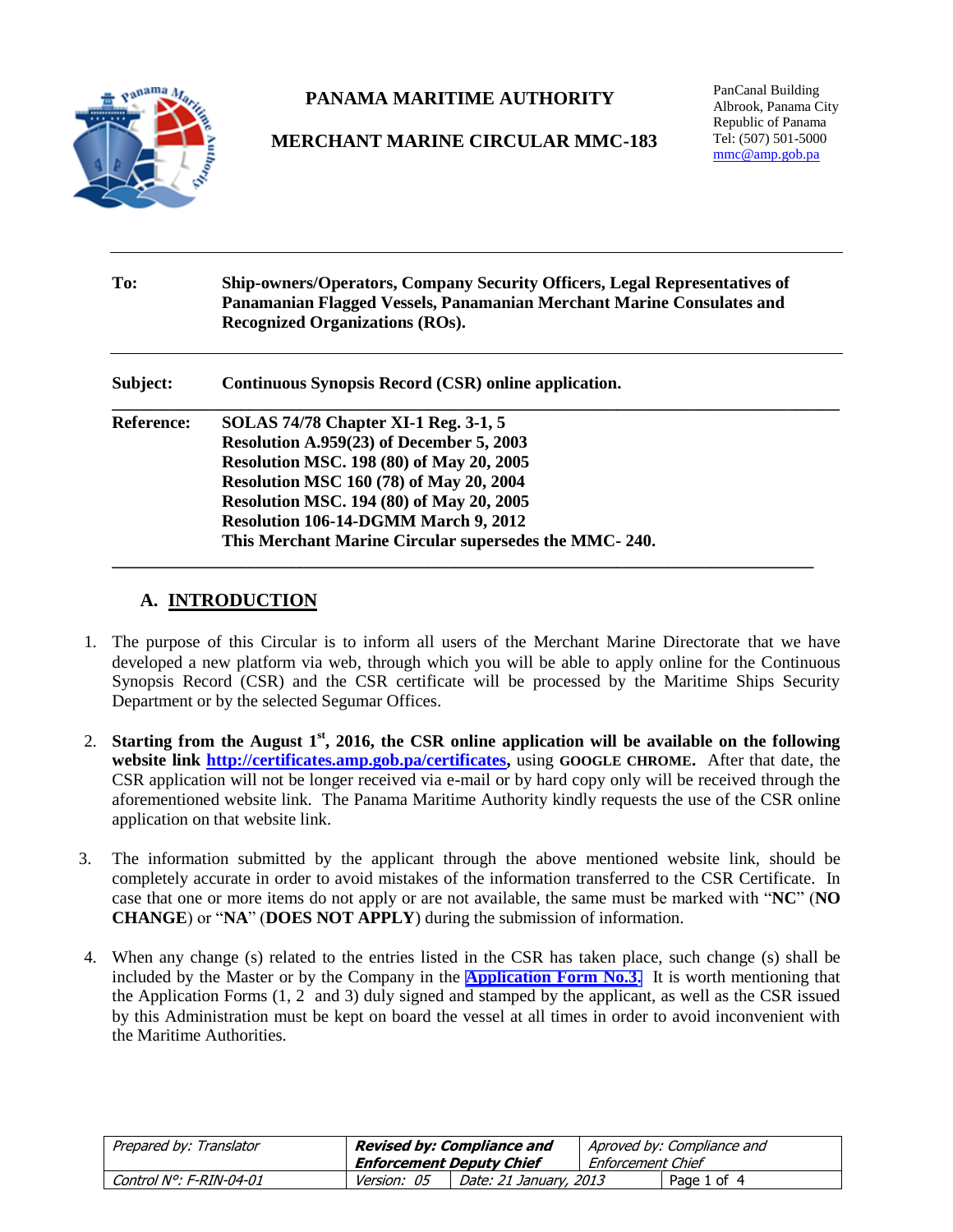5. For further details about the use of the online application, an user manual can be found at the website link <http://certificates.amp.gob.pa/certificates> by click on the button marked as "User Manual" for your reference. In case have any technical issue when using the online application, feel free to contact us to the e-mail address: [csr@amp.gob.pa](mailto:csr@amp.gob.pa) or to any Segumar offices worldwide; for more reference you can access at the MMC-242 for the contact details of Segumar.

## **B. CSR REQUIREMENTS**

6. The followings documentation shall be submitted through the website link: <http://certificates.amp.gob.pa/certificates> in order to apply for the CSR.

#### **6.1.NEW CONSTRUCTION:**

- a) Document of Compliance (DOC) or Interim DOC issued by a Recognized Organization **(mandatory).**
- b) Safety Management Certificate (SMC) or Interim SMC issued by a Recognized Organization.
- c) Full or Interim ISSC issued by a Recognized Organization

### **6.2.CHANGING REGISTRY**:

- a) Document of Compliance (DOC) or Interim DOC issued by a Recognized Organization. **(mandatory).**
- b) Safety Management Certificate (SMC) or Interim SMC issued by a Recognized Organization.
- c) Full or Interim ISSC issued by a Recognized Organization.
- d) Ship's CSR file issued by the previous vessel's flag.

### **6.3.REGISTRATION OF FOREIGN SHIPS UNDER BAREBOAT CHARTER IN PANAMA**:

- a) Document of Compliance (DOC) or Interim DOC issued by a Recognized Organization **(mandatory).**
- b) Safety Management Certificate (SMC) or Interim SMC issued by a Recognized Organization.
- c) Full or Interim ISSC issued by a Recognized Organization.
- d) The last CSR issued by the first registry.

### **6.4.REGISTRATION OF PANAMANIAN VESSELS UNDER FOREIGN BAREBOAT CHARTER:**

- a) Must request a consent from the Merchant Marine Directorate and immediately must apply for the CSR.
- b) Payment receipt issued by this Administration or by a Panamanian Consulate **(mandatory).**

For this case, Panama Maritime Authority will indicate the period of the Bareboat Charter in the Remarks section of the CSR.

| Prepared by: Translator |                                 | <b>Revised by: Compliance and</b> |                   | Aproved by: Compliance and |
|-------------------------|---------------------------------|-----------------------------------|-------------------|----------------------------|
|                         | <b>Enforcement Deputy Chief</b> |                                   | Enforcement Chief |                            |
| Control N°: F-RIN-04-01 | Version: 05                     | Date: 21 January, 2013            |                   | Page 2 of 4                |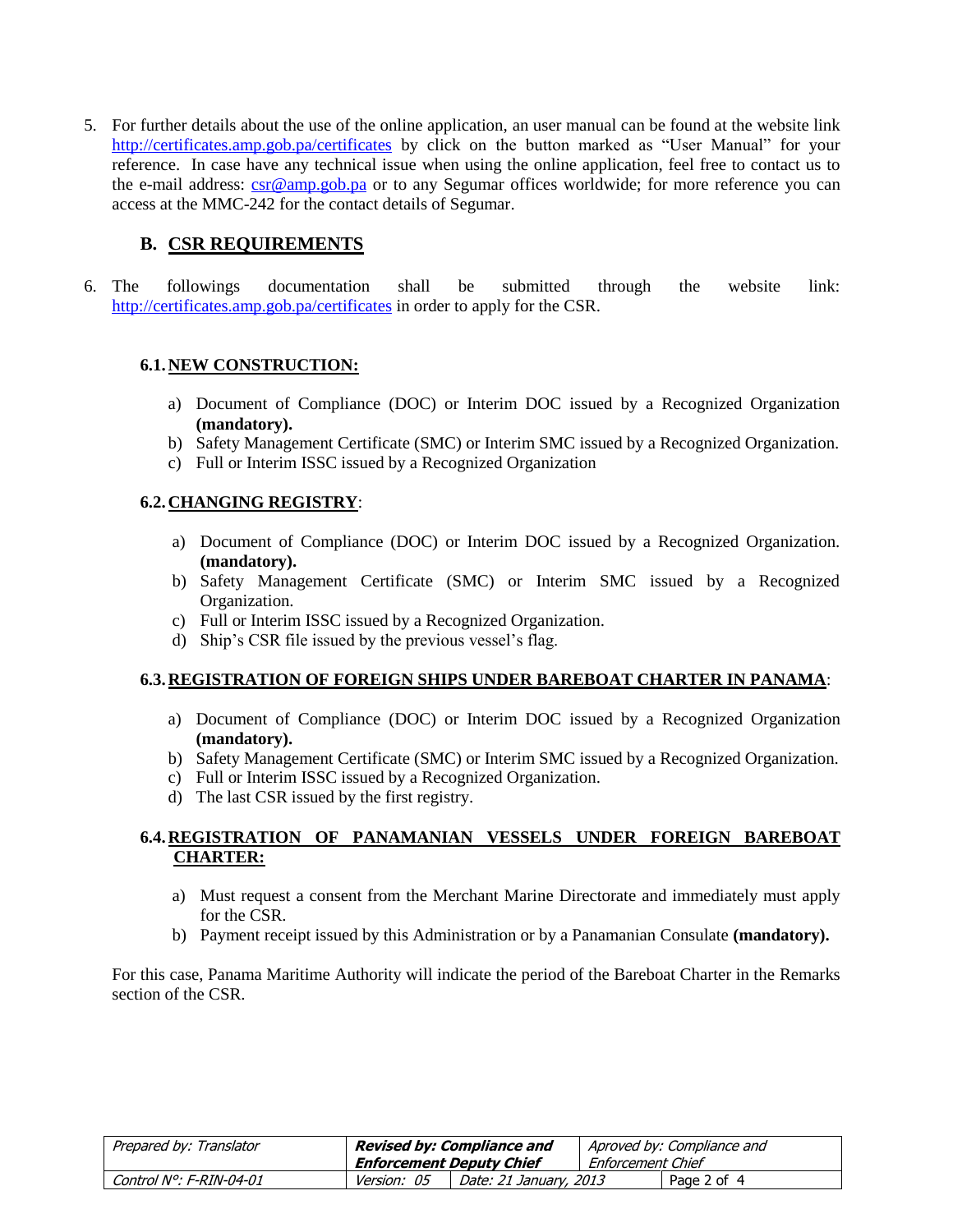#### **6.5.AMENDMENT:**

- a) Document of Compliance (DOC) or Interim DOC issued by a Recognized Organization.
- b) Safety Management Certificate (SMC) or Interim SMC issued by a Recognized Organization.
- c) Full or Interim ISSC issued by a Recognized Organization.
- d) Class Certificate (only if the change is through a Recognized Organization).
- e) Payment receipt issued by this Administration or by a Panamanian Consulate **(mandatory).**

**6.6. CEASED CSR**, the following documents shall be submitted:

a) Payment receipt issued by this Administration or by Panamanian Consulate. **(mandatory).**

**6.7.DUPLICATED** the following document shall be submitted:

a) Payment receipt issued by this Administration or by a Panamanian Consulate **(mandatory).**

For a CSR whose application is submitted without the ceased CSR, or without the (SMC and ISSC) duly updated, this Administration will issue a **PROVISIONAL CSR** with its respective remark and with a validity of six (6) months.

For a CSR whose application is submitted without the IMO Number of the owner or company, this Administration will issue a **PROVISIONAL CSR** with its respective remark, and with a validity of thirty (30) days.

The Panama Maritime Authority requests to all Owners, Operators and Legal Representatives that at the time a ship is cancelled from the Registry of Panama and returns again under the Registry of Panama, they must request the ceased CSR.

## **C. RATES**

7. According to the article one (1) of the Resolution J.D. No. 038-2014, dated on November  $12<sup>th</sup>$ , 2014; the following fees were established for the Continuous Synopsis Record Certificate (CSR), starting on February  $12<sup>th</sup>$ , 2015.

**June, 2016 –** *Update of the Continuous Synopsis Record (CSR) online application (whole document).* **June, 2013 -** *change in reference* **April, 2012 Inquiries concerning the subject of this Circular or any request should be directed to: Directorate General of Merchant Marine Panama Maritime Authority Phone: (507) 501-5033**

| Prepared by: Translator | Revised by: Compliance and |                        |                   | Aproved by: Compliance and |
|-------------------------|----------------------------|------------------------|-------------------|----------------------------|
|                         | Enforcement Deputy Chief   |                        | Enforcement Chief |                            |
| Control N°: F-RIN-04-01 | <i>Version: 05</i>         | Date: 21 January, 2013 |                   | Page 3 of 4                |